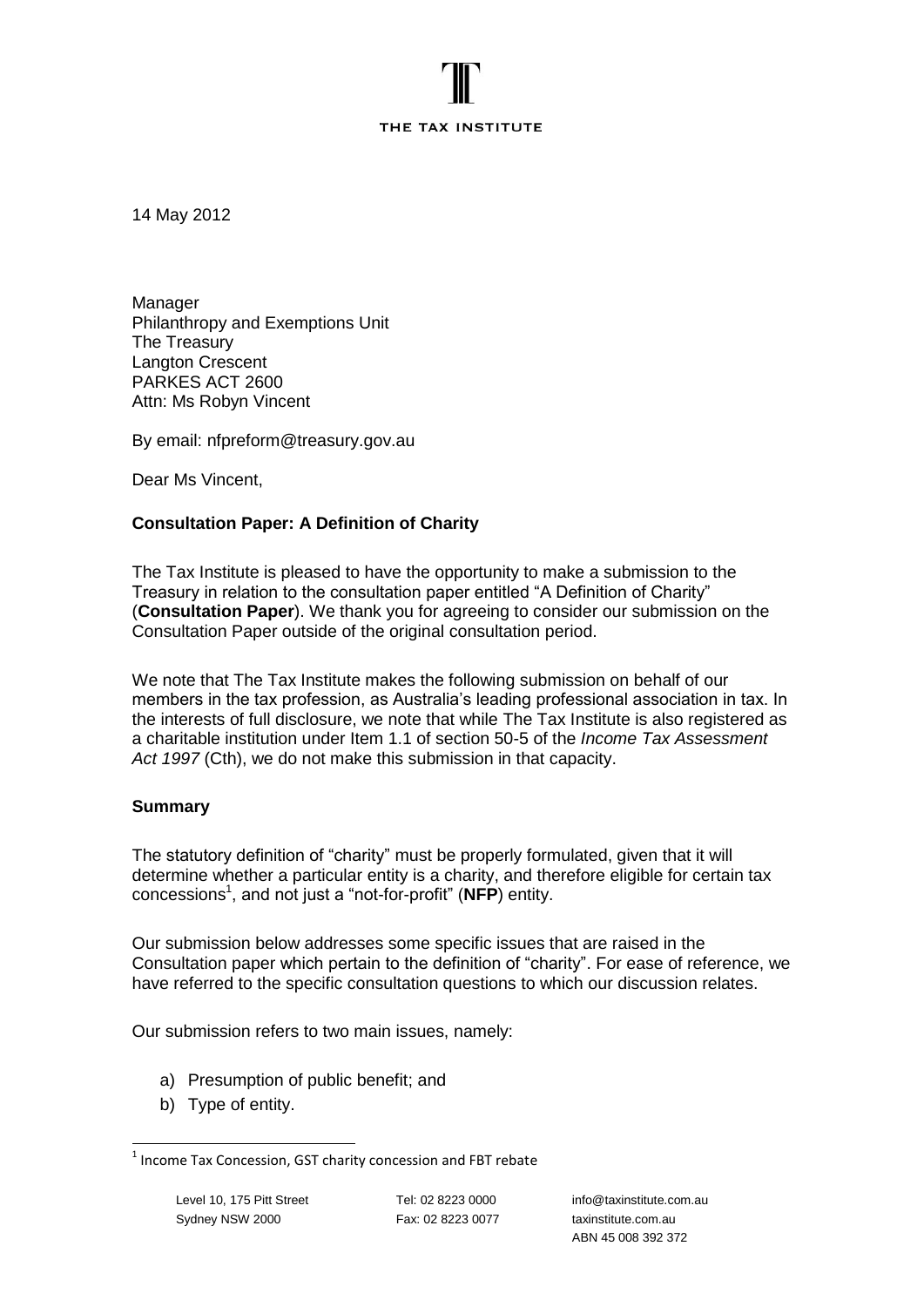In short, the presumption of public benefit should be retained on the basis that it will assist to alleviate the compliance burden for both the entity which has a charitable purpose to which the presumption applies and the regulator.

Similarly, the definition of charity should be clarified to confirm that entities whose sole purpose is charitable and otherwise meet the definition of "charity" should still be "charities" even though they receive government funding or are subject to government control. Also, a joint venture arrangement that charities typically enter should not be excluded from being regarded as an "entity" that is charitable.

## **Consultation Issues**

## **1. Presumption of Public Benefit**

*Consultation questions:*

1

*Q7: What are the issues with requiring an existing charity or an entity seeking approval as a charity to demonstrate they are for the public benefit?* 

*Q8: What role should the ACNC have in providing assistance to charities in demonstrating this test, and also in ensuring charities demonstrate their continued meeting of this test? Q9: What are the issues for entities established for the advancement of religion or education if the presumption of benefit is overturned?*

At common law, the presumption of "public benefit" applies to the first three heads of "charitable purposes<sup>2</sup>" being the relief of poverty, the advancement of education and the advancement of religion. That is, entities that fall within one of the first three categories are presumed to be providing a public benefit, unless there is evidence to suggest otherwise. Entities falling within the fourth category, that have other purposes beneficial to the community that do not fall squarely within the first three categories, need to positively demonstrate they are for the public benefit. Moreover, at common law, a purpose that is for the relief of poverty satisfies the public benefit test even if it benefits individuals who do not constitute a section of the public (for example, a donor's poor relations).

The *Charities Bill 2003 (*Cth) (**Bill**) would overturn the presumption of public benefit in relation to the first three heads of charitable purposes, and would require all entities seeking recognition as a charity to pass the "public benefit test" contained in draft section 7 of the Bill. Removing the presumption shifts the compliance burden of proving there is "public benefit" to the entity and away from the regulator, currently the ATO and anticipated from 1 October 2012 to be the new Australian Charities and Not-for-Profits Commission (**ACNC**).

The Tax Institute does not believe such a shift is beneficial to the industry as a whole, which in effect would overturn 400 years of common law in this area and thereby creating uncertainty for both newly formed charities that will fall under the first three heads of charitable purpose as defined in *Pemsel"s case* and those already in existence that may have relied on the presumption to maintain that they operate for the public benefit. Such a shift may result in unnecessary uncertainty.

<sup>&</sup>lt;sup>2</sup> As identified in *Commissioners for Special Purposes of Income Tax v Pemsel* [1891 – 1894] All ER Rep 28 (**Pemsel's case**)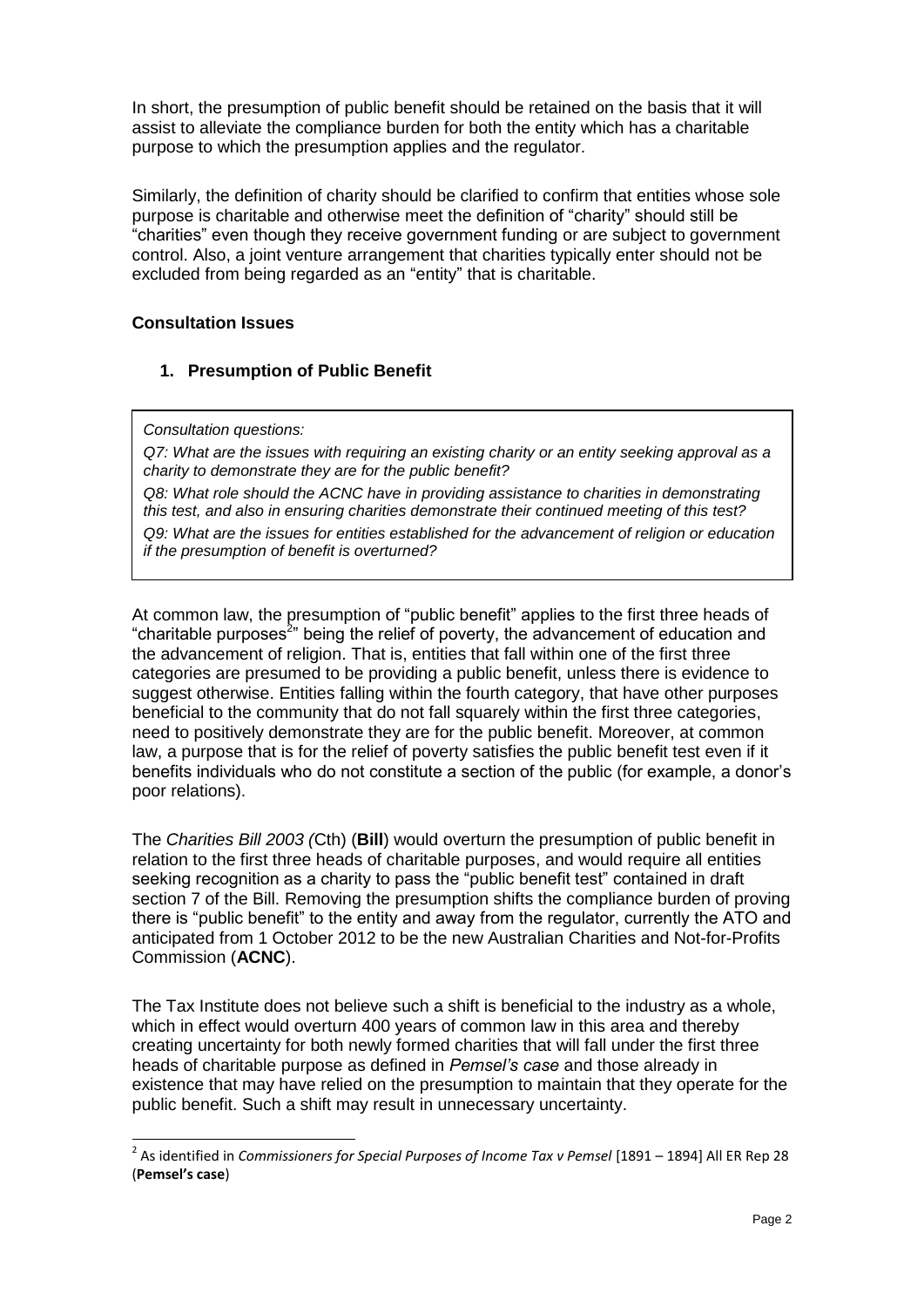Removal of the presumption may also give rise to increased work on the regulator's part to satisfy itself that every entity applying for recognition as a charity properly satisfies the "public benefit" test, rather than also being able to rely on the presumption that the entity is for the public benefit. Existing charities already carry the burden of being required to continue to review themselves and ensure they continue to operate for the public benefit and must notify the relevant authority where this is no longer the case.

Using the list of charitable purposes as currently expressed in draft section 10 of the Bill<sup>3</sup>, Treasury could consider expanding the charitable purposes to which the presumption would apply and only require rebuttal that there is no public benefit if the regulator has information suggesting this is the case. Accordingly, and consistent with the current common law position, only entities falling into the last "catch-all category" would be required to satisfy the "public benefit" test. This would ease the compliance burden on the regulator, existing charities and newly formed charities in proving they are for the public benefit.

Arguably, there would still be scope for the regulator to rebut the presumption, particularly in cases of concern noted by the 2010 Senate Inquiry in relation to certain religious (cult-like) groups, that may be required to demonstrate they are for the public benefit, rather than rely on the presumption. Whether it is appropriate that such discretion be incorporated into the definition of "charity" itself or the governing law of the regulator is a question for Treasury.

# **2. Type of entity**

*Consultation questions:*

1

*Q14: Is any further clarification required in the definition on the types of legal entity which can be used to operate a charity?*

*Q15: In the light of the* Central Bayside *decision, is the existing definition of "government body" in the Charities Bill 2003 adequate?*

*a) Definition of "government body"*

"Government body" is defined in draft section 3 of the Bill to include, among other things, a body controlled by the Commonwealth, a State or a Territory. This definition is sufficiently broad to exclude many entities that traditionally have been regarded as charitable, including art galleries, museums, hospitals and educational institutions. Many of these bodies are established under statute and are subject to the ultimate control of a minister, even though their day to day control is vested in a board of directors or trustees, and ministerial control is not in practice exercised.

Hospitals, art galleries, museums and the like are generally entitled to specific tax concessions, which they would not lose, even if they are not regarded as charitable. However, if they are non-charitable under the new definition, a great many gifts and

 $3$  This list has been referred to in this submission for the purpose of the discussion in relation to retaining the presumption of public benefit. This should not be interpreted as being support from The Tax Institute for the purposes listed as being the only purposes that should be regarded as "charitable purposes".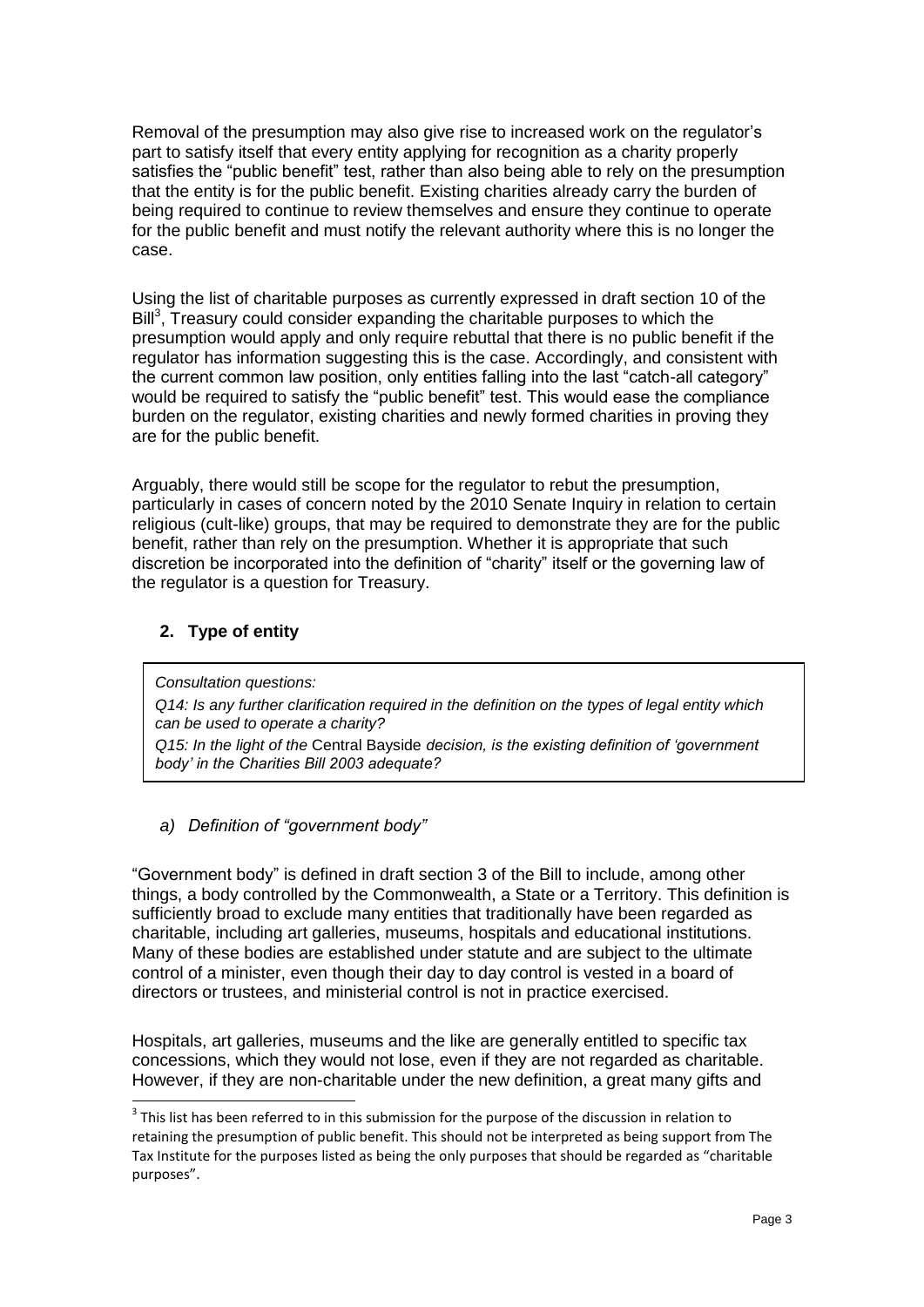trusts intended to benefit these institutions would be invalid or ineffective, for the following reasons:

- (a) Many donors, particularly those leaving testamentary gifts, establish perpetual trusts for the benefit of charitable objects, including hospitals, museums and art galleries. If the objects of these trusts are non-charitable, the trust fails: see *Income Tax Special Purposes Commrs v Pemsel* [1891] AC 531 at 581 per Lord Macnaghten.
- (b) Alternatively, because gifts for non-charitable purposes are invalid, a donor/testator may confer power on their trustees/executors to distribute solely among charitable objects. The trustees or executors would therefore have no power to distribute to those institutions whose charitable status is doubtful under the proposed definition.

In many cases, a broad interpretation of the "government control" limb of the definition of government body would have the unfortunate effect of invalidating gifts that were good charitable gifts at the time they were made and would deprive the affected institutions of important sources of funds.

The uncertainty that the proposed definition would create is illustrated by the approach that the Commissioner of Taxation has adopted towards institutions subject to government control, and the response by State Governments. According to the Commissioner in Taxation Ruling TR 2011/4, government departments and government controlled organisations are unlikely to be charitable institutions because they are simply performing a government responsibility. In response to the Commissioner's interpretation, State Governments legislated to ensure that trustees would have power to continue to benefit organisations that, but for their connection to government, would be charitable (see for example, s 7K of the *Charities Act* 1978 (Vic)). However, the Commissioner takes the view that this legislation is not binding on the Commonwealth. Trusts that distribute to these organisations are therefore regarded by the Commissioner as non-charitable (see TR 2011/4 at paragraphs [119]-[120]). This issue is touched on in paragraph 144 of the Consultation Paper, and merits close attention in the final formulation of the definition.

The Tax Institute recommends that the new definition should ensure that institutions traditionally regarded as charitable retain their charitable status. This could be achieved by:

- removing the exclusion for government bodies:
- alternatively, creating an exception to the exclusion to ensure that bodies treated as charitable under s 7K of the *Charities Act* 1978 (Vic) and equivalent legislation in the other States and Territories continue to be charitable; or
- creating exceptions by reference to a list to ensure that institutions traditionally regarded as charitable retain their charitable status. The list should include, at a minimum, hospitals, art galleries, museums and universities. The Tax Institute also recommends that local government bodies be included.

In addition to the reasons given above, there are three further reasons for adopting one of these alternatives.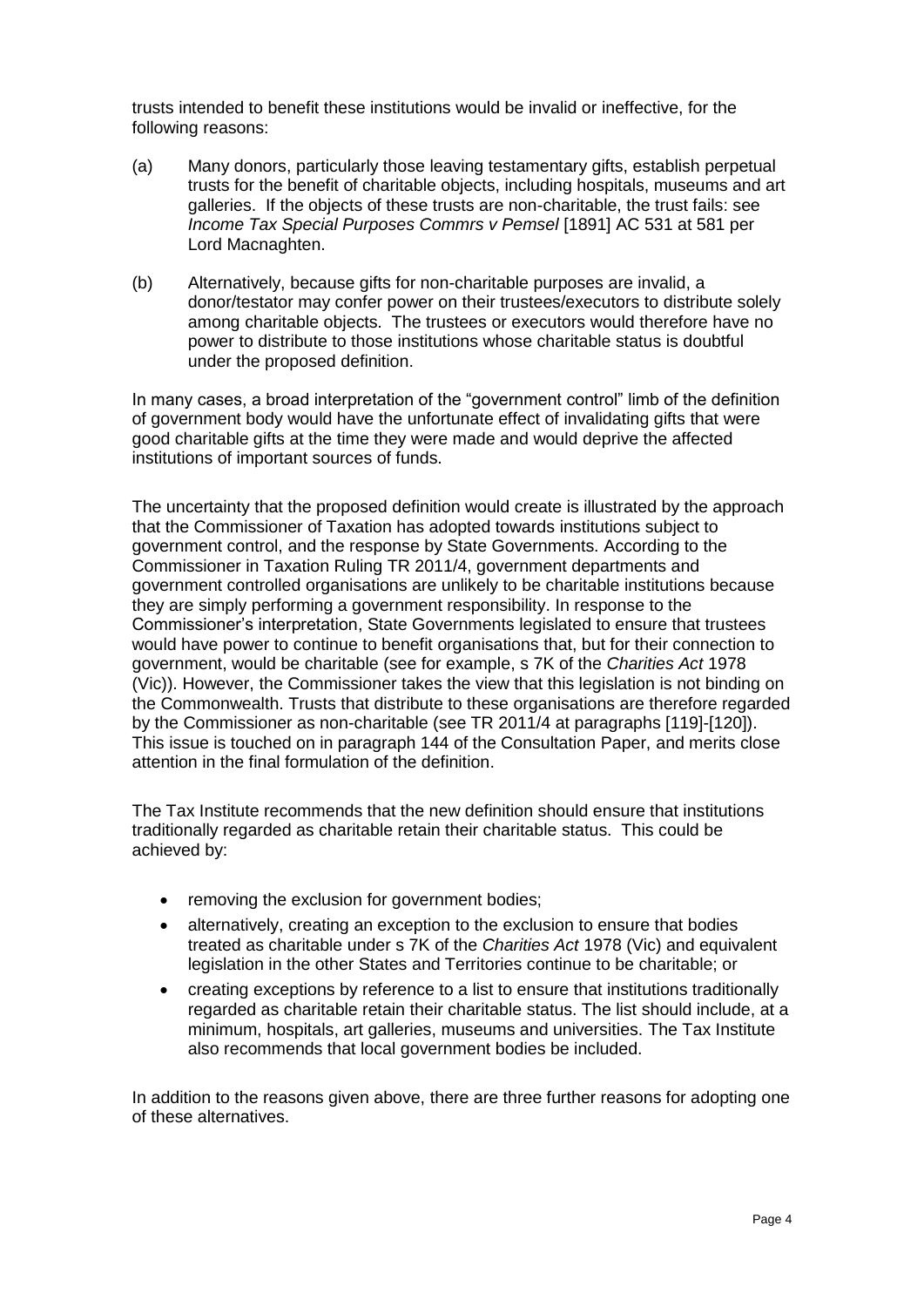First, it would avoid the invalidation of gifts on the basis of minor deficiencies in wording. Under the proposed definition, a gift to the National Gallery of Victoria (**NGV**) to purchase paintings for public display would be valid *(*see *In re Cain (Deceased): The National Trustees Executors & Agency Co of Australasia Ltd v Jeffrey* [1950] VLR 382), while a gift outright to the NGV might be invalid; a gift to the Royal Melbourne Hospital to care for patients stricken with cancer would be valid, while a gift to the same hospital outright might be invalid.

Secondly, it would allow valid charitable gifts to be made equally to privately owned and operated hospitals and art galleries, and to public hospitals, museums and art galleries.

Thirdly, it is extremely doubtful whether the proposed exception for government bodies reflects the position at common law. A number of cases establish that gifts in support of the government or the people of a locality or a nation may be charitable. For example, in *Nightingale v Goulbourn* (1847) 5 Hare 484, a gift to "the Queen's Chancellor of the Exchequer for the time being and to be by him appropriated to the benefit and advantage of my beloved country, Great Britain" was held to be a good charitable gift. Similarly, in *In re Smith; Public Trustee v. Smith* [1932] 1 Ch. 153, the Court of Appeal held that a bequest of the testator's residuary estate "unto my country England to and for – own use and benefit absolutely" (the will was made on a printed form) was a valid gift for charitable purposes. Finally, gifts for the relief of taxes, $4$  to reduce the National Debt, $5$  and in reduction or aid of rates $6$  have all been held to be charitable.

Government funded, statutory corporations have also been held to be charitable. In *The Trustees of the British Museum v White* (1826) 2 Sim & St 594, Leach V-C held that a gift to the trustees of the British Museum to be employed for the benefit of that institution was a charitable gift, notwithstanding that the Trustees of the British Museum were established by statute as a corporation and partly funded from public money. It is therefore long established case law that publicly funded museums and art galleries are charitable, case law that has been applied in Australia, and relied upon by countless numbers of donors (see for example *Re Inman* [1965] VR 238 and *Re Cain (deceased); the National Trustees Executors & Agency Co of Australasia Ltd v Jeffery* [1950] VLR 382, in both of which the Supreme Court of Victoria held that gifts to the NGV are good charitable gifts).

In TR 2011/4, the Commissioner of Taxation relies on the decisions in *In re Cain (Deceased): The National Trustees Executors & Agency Co of Australasia Ltd v Jeffrey* [1950] VLR 382 and three Full Federal Court decisions that dealt with the definition of "public benevolent institutions" for the view that government departments and government controlled organisations are unlikely to be charitable institutions because they are simply performing a government responsibility.

The Tax Institute acknowledges that a gift to a government department would not ordinarily be charitable (see *In re Cain*), but whether the three public benevolent institution cases provide support for the exclusion of government controlled entities is extremely doubtful, in light of the decision in *Central Bayside Division of General Practice Ltd v Commissioner of State Revenue (Vic)* (1996) 228 CLR 168; 2006 ATC

1

<sup>4</sup> *Attorney-General v Bushby* (1857) 24 Beav. 299.

<sup>5</sup> *Thellusson v Woodford* (1799) 4 Ves. 227; affirmed (1805) 11 Ves. 112 (H.L.); *Income Tax Commissioners v Pemsel* [1891] AC 531, at 544.

<sup>6</sup> *Doe d. Preece v Howells* (1831) 2 B. & Ad. 744; *Attorney-General v Blizard* (1855) 21 Beav. 233.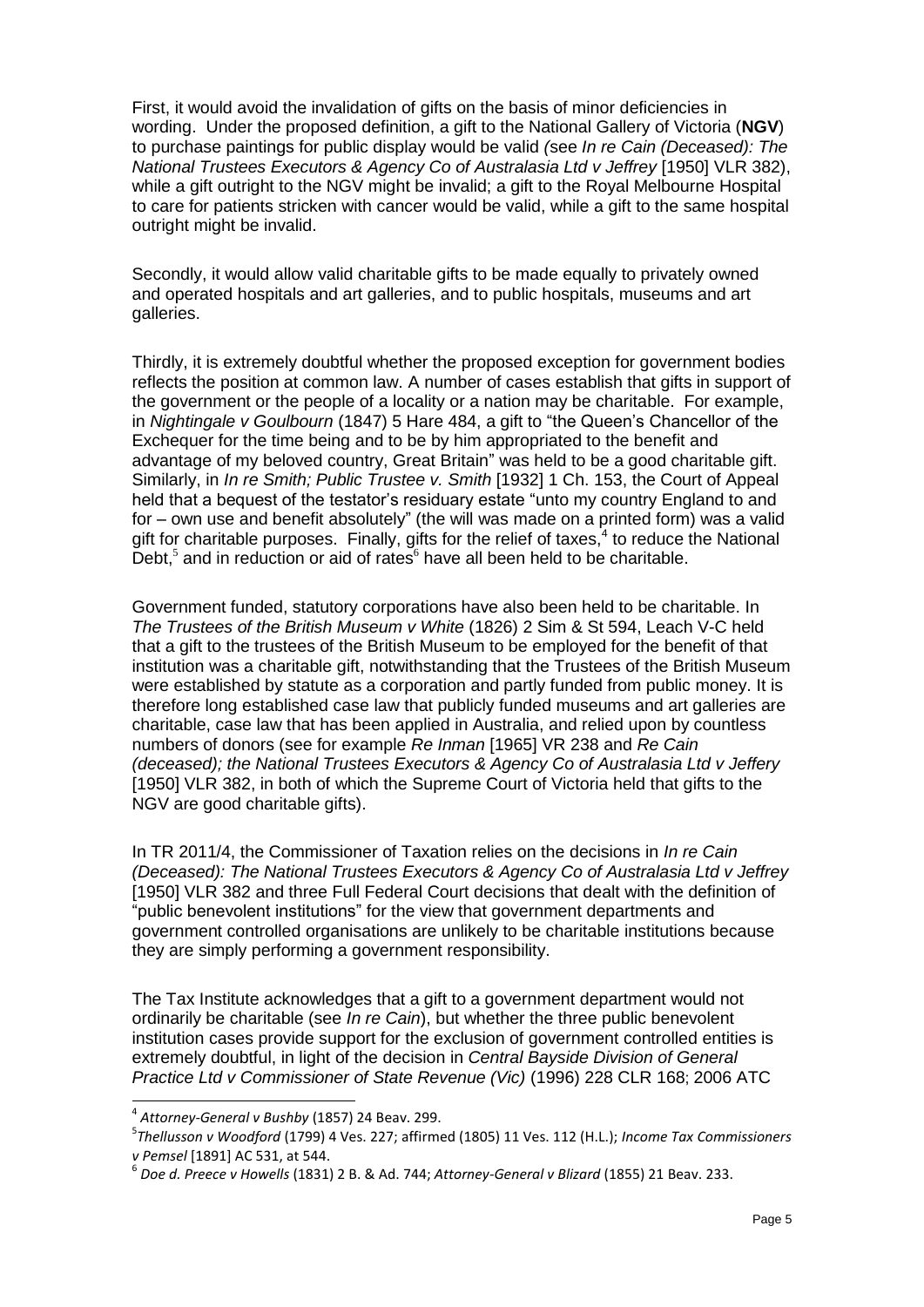4610. In *Central Bayside,* Gleeson CJ, Heydon and Crennan JJ accepted the taxpayer's submission that it was a charitable body even though the government was the source of the funds it used to carry out its purpose. Its consent to conditions the government imposed on the employment of those funds did not establish that the appellant was not independently carrying out its purpose. In a joint judgment, their Honours said:

To carry out the object of the appellant may be said to assist the achievement of government policy, but it does not follow that the appellant's object has changed from improving patient care and health to achieving government policy. The appellant's object continues; all that has happened is that it has seen entry into a beneficial agreement with the government as a means of achieving that object.

Having concluded in favour of the taxpayer, Gleeson CJ, Heydon and Crennan JJ dealt with the three Full Federal Court cases concerning public benevolent institutions: *Metropolitan Fire Brigades Board v FCT* (1990) 27 FCR 279; *Mines Rescue Board of New South Wales v FCT* (2000) 101 FCR 91, and *Ambulance Service of New South Wales v FCT* (2003) 130 FCR 477. Their Honours distinguished these decisions because:

The analogy between the institutions in those cases and the appellant breaks down, because in those cases the relevant institutions were created by statute, were subject to extensive ministerial control and were "virtually part of a Department of State" or "represented the Crown", or were "governmental" bodies. The appellant was not created by, and is not subject to, any statute generating those characteristics.<sup>8</sup>

The taxpayer also argued that a body with charitable objects is a charitable body even if it is subject to substantial or complete government control. Gleeson CJ, Heydon and Crennan JJ noted that one of the cases the appellant relied on, *Re Sutherland deceased; Queensland Trustees Ltd v Attorney-General* [1954] St R Qd 99 at 101, did support that proposition. In that case, the trustee company asked the Court to determine a series of questions, one of which was whether "hospitals which are wholly maintained at the public expense and are subject to the entire control of government officers" are charitable. The Full Court of the Supreme Court of Queensland answered the question "yes", but Gleeson CJ, Heydon and Crennan JJ noted that this authority was of very limited weight, because no party contended for a different answer. They therefore chose not to decide whether this submission was correct, or to determine the related issue of whether a body, to be charitable, must independently carry out its charitable purpose.<sup>9</sup>

Kirby and Callinan JJ delivered separate judgments in favour of the taxpayer. Callinan J expressed doubt about whether "everything that was said and held" in the three public benevolent institution cases was correct.<sup>10</sup>

Accordingly, whether a body, otherwise charitable, can be characterised as charitable even if it is subject to substantial or complete government control is an open question after *Central Bayside*. Moreover, bodies that do not owe their origins to statute, that are

 7 (2006) 228 CLR 168, at [41].

<sup>8</sup> *Central Bayside General Practice Association Ltd v Commissioner of State Revenue (Vic)* (1996) 228 CLR 168 per Gleeson CJ, Heydon and Crennan JJ at [47].

 $<sup>9</sup>$  Ibid at [48].</sup>

 $10$  Ibid at [180].